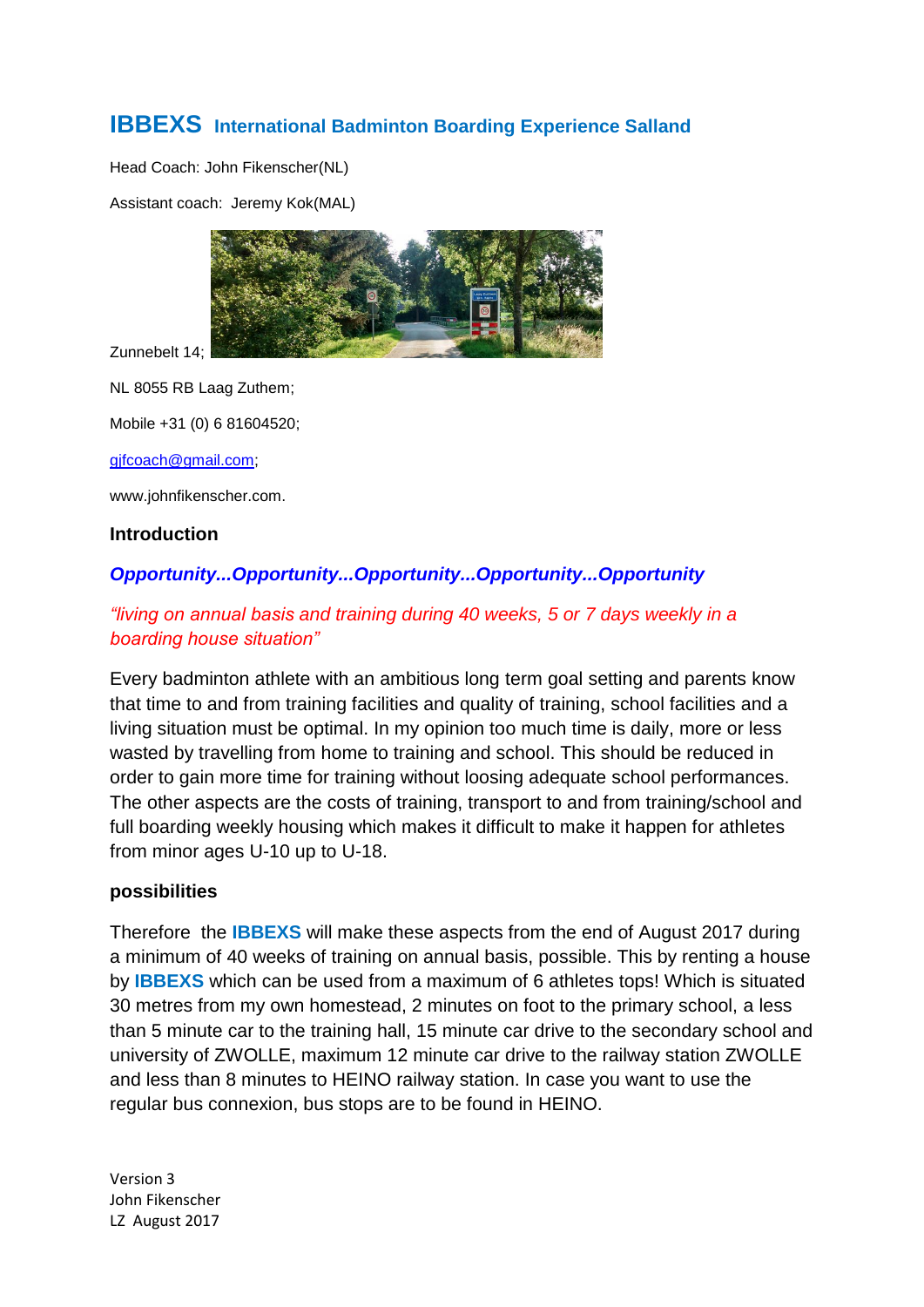

## Laag Zuthem is situated between ZWOLLE and RAALTE

A maximum of only 4 up to 6 athletes can be placed in the house, with the combined use of all available amenities

Impression of the location of the four bedroom house and some of the interior:





Version 3 John Fikenscher LZ August 2017